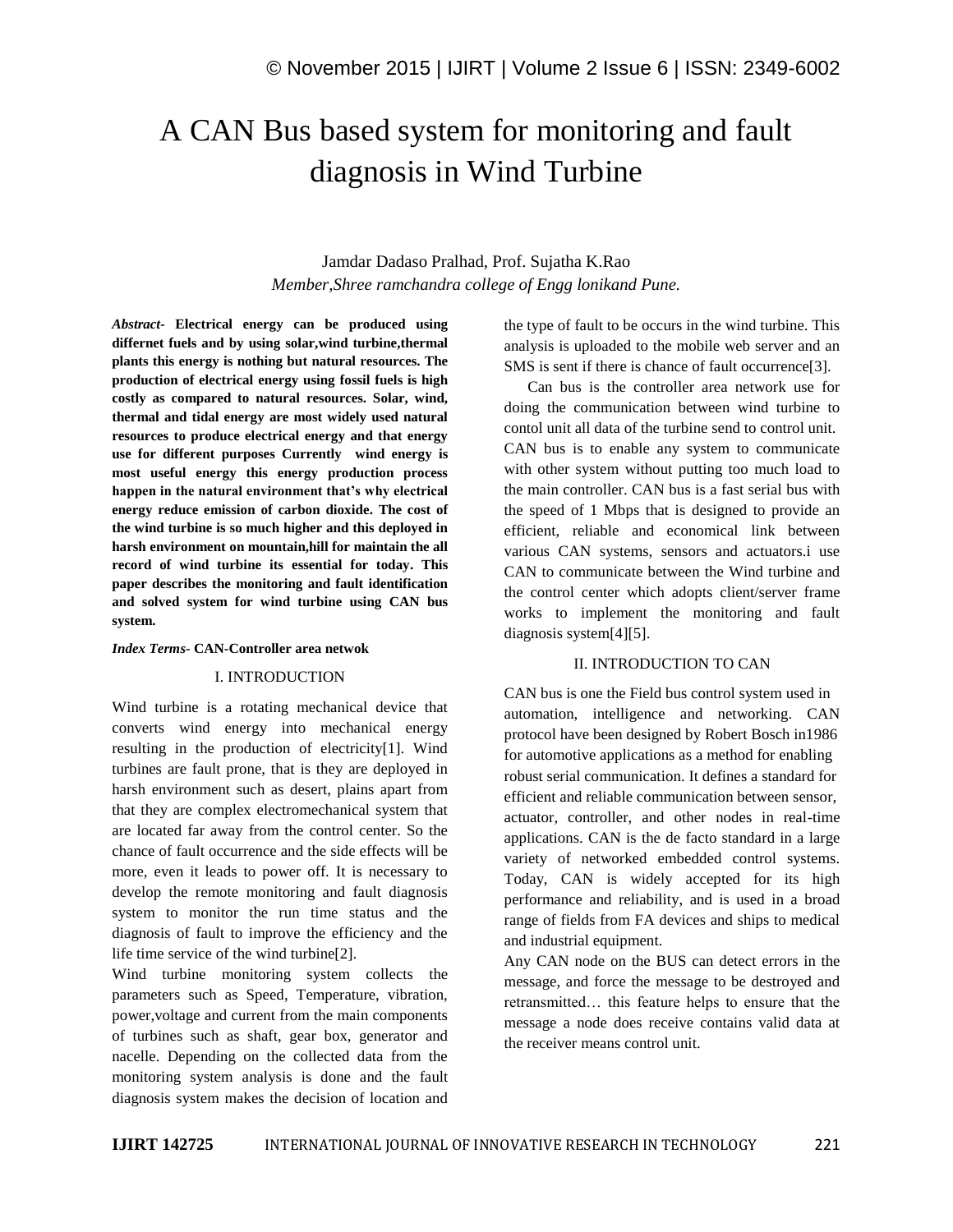## III. FAULT DETECTION IN WIND TURBINE.

Fault detection process is nothing but first monitoring all parameters by using CAN bus system and after Analyzing all data stored at control unit detect the fault where it is occure in wind turbine system When a failure occurs inside the wind turbine, e.g. high oil temperature in gearbox, the control unit logs the failure directly or registers the consequences of the fault, and responds referring to the type of the malfunction. If the failure is serious, a visual inspection has to be made which can be carried out by the operators or by authorized personnel. Finally whenever a major failure has happened, a report is generated which is helpful to the service engineer.

Incase fault occure atwind turbine it is related to the voltage then Over voltage and under voltage elements are provided to ensure that the generatoris providing power at nominal voltage levels as well as to isolate the generator when system instabilities are causing the abnormal voltages to be induced upon the generator.

#### IV.ACTUAL SYSTEM

The system consist of wind turbine section like parameters temperature, vibration ,voltage, currant and most important parameter CAN controller of the wind turbine. Microcontroller is the key element in processing module which keeps on monitors the wind turbine parameters and CAN controller communicate wind turbine data in the form of currant, voltage , temperature in the control unit. the sensed data and it will update the parameter values to the central database via GPRS module.



#### **Figure.1 Block diagram of main module**

All this parameter data are send to the control room Section via wireless GPRS module. The display unit is placed is in the Wind Turbine section to show the parameters details which acts as the reference for operator in case of checking the working condition, are for any other remaining parts in the Turbine.so overall wind turbine fault detect and diagnosis by using this system

#### V. CAN INTERFACE MODULE

CAN controller interfaces microcontroller and the wind turbine parameters the CAN bus automotive electronic control system, each controller through the CAN bus interconnected together to exchange information(suchasspeed,enginespeed,temperature,vi brations etc)here communicate all parameter information from wind turbine to database unit because of CAN controller .this can bus system interface wind turbine and ARM 9 controller and after that all information stored at control unit